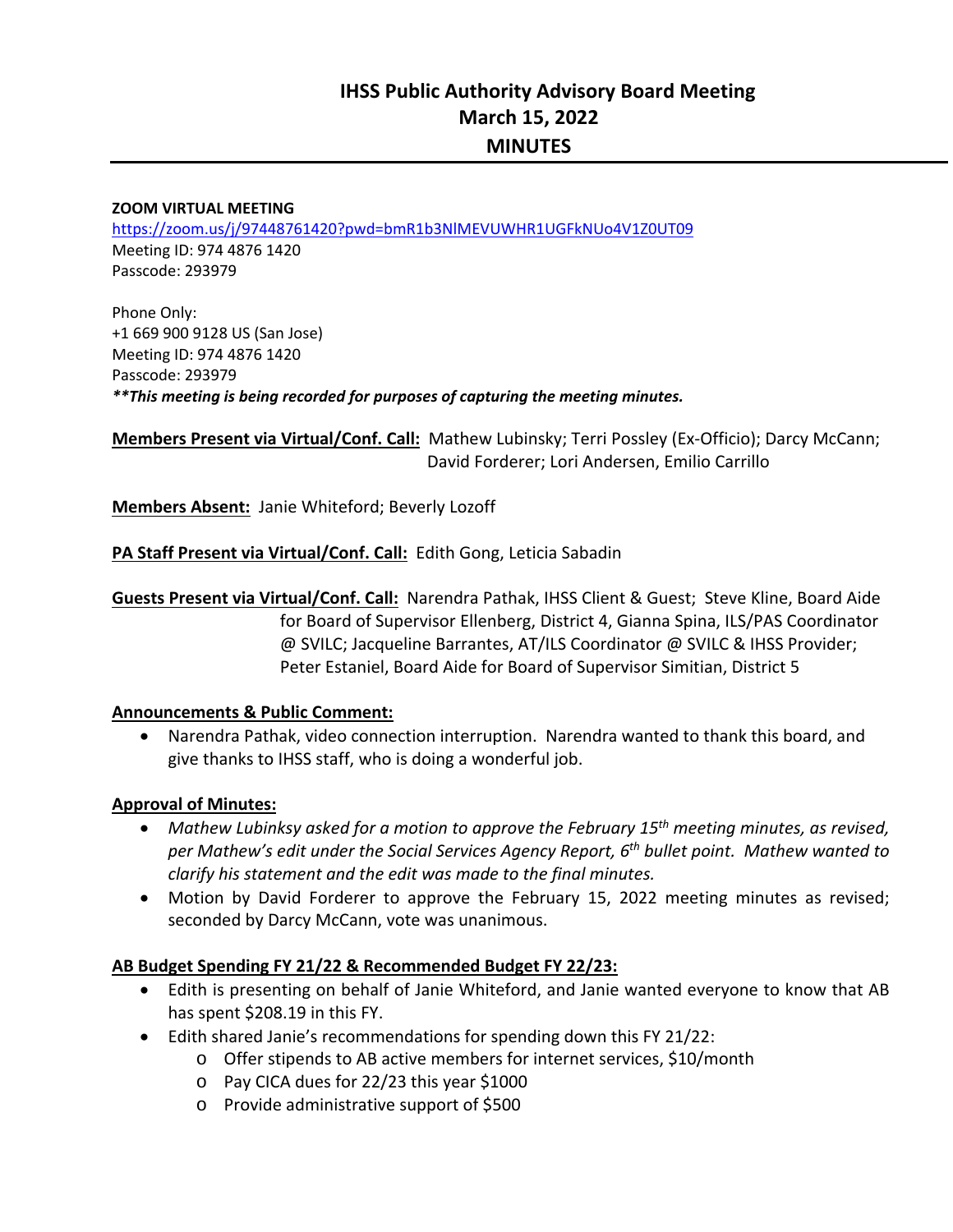| FY21-22 AB Budget<br>and Spending |    |               |
|-----------------------------------|----|---------------|
| <b>Expense Category</b>           |    | <b>Budget</b> |
| Travel                            | \$ | 1,700.00      |
| Postage                           | \$ | 116.00        |
| <b>Office Supplies</b>            | \$ | 400.00        |
| <b>Printing and Copying</b>       | \$ | 700.00        |
| Dues and Fees                     | \$ | 1,000.00      |
| <b>Training</b>                   | \$ | 2,000.00      |
| Stipends                          | \$ |               |
| Outreach                          | \$ |               |
|                                   | Ś  | 5.916.00      |

- Motion by David Forderer to approve these recommendations, seconded by Darcy McCann, vote was unanimous.
- Edith shared this spreadsheet for the proposed FY 22/23 budget.

| <b>Proposed AB Budget FY22-23</b> |                |  |  |  |
|-----------------------------------|----------------|--|--|--|
| Zoom (Training)                   | 200.00<br>\$   |  |  |  |
| Dues and Fees                     | Ś<br>1,000.00  |  |  |  |
| Travel                            | 1,000.00<br>\$ |  |  |  |
| Printing/Copying                  | Ś<br>200.00    |  |  |  |
| Education/Advocacy/Training       | 1,476.00<br>S  |  |  |  |
| AB Recruitment/Outreach           | \$<br>500.00   |  |  |  |
| <b>Office Supplies</b>            | \$<br>200.00   |  |  |  |
| Administrative Expense/Support    | \$<br>500.00   |  |  |  |
| Stipends                          | \$<br>840.00   |  |  |  |
|                                   | 5.916.00<br>\$ |  |  |  |

 Motion by David Forderer to approve the proposed AB Budget FY 22/23 as presented, seconded by Darcy McCann, vote was unanimous.

## **Federal Grant for Community Based Programs, follow‐up:**

- Lori summarized the notes from the last meeting. This was a local Santa Clara County work group to look at the initiatives where they would like to take a lead. Lori to send a version of what was reviewed and Leticia will forward to all.. *Attached at the end of these minutes is Lori's email with all initiatives she mentioned.*
- Lori stated that the goal of this workgroup is to make sure that if the dollars are available and it's a priority for the county, then we should convene the right individuals to apply for these funds.

## **California IHSS Consumer Alliance Report (CICA) (Edith for Janie):**

- Edith presented on behalf of Janie.
	- o CICA is in the process of submitting an assembly budget proposal in collaboration with SVILC to restore the AC funding to its original amount of just under \$56,000.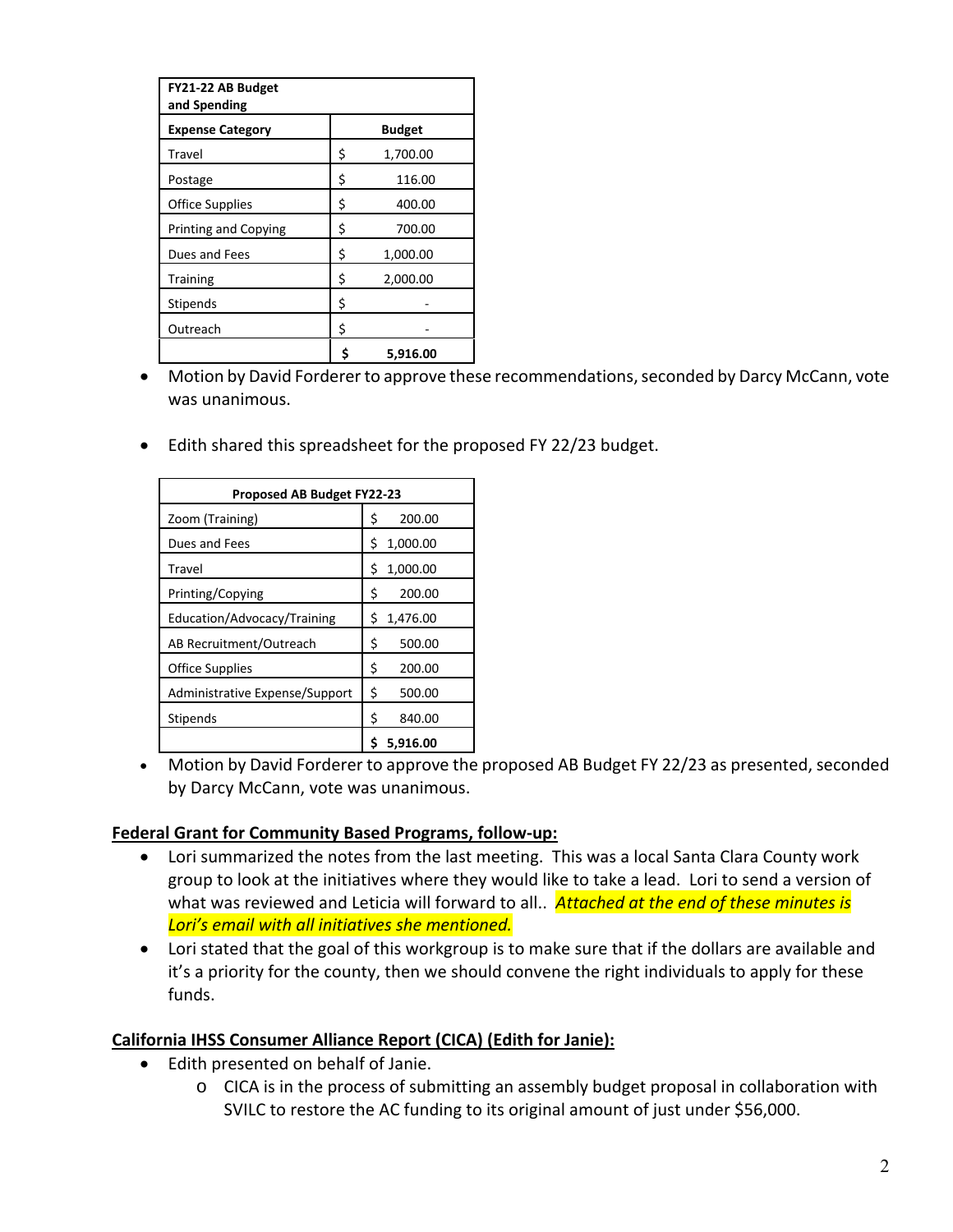- o CICA is pushing to restore language from "may" to "must". Counties MUST have an Advisory Committee.
- o Reminder for the 3rd Wednesday of the month Statewide conference call.
- o CICA membership notices are currently going out.
- o New individual membership notices going out to IHSS Consumers, cost would be \$10/month.
- o Please join the meetings, they are very important and informative.

# **SEIU Local 2015 Report:**

- Emilio wanted to share that Adrian Olea is unable to attend this meeting due to an action meeting being held in Oakland.
- **Effective April 1st the new rate for IHSS providers is \$17.62.**
- The Union distributed over 2000 Covid tests to IHSS providers; tests will be distributed as supplies last, and it is probably wise to make an appointment when planning to go to the Union office.
- The Union office is now currently open, but by appointment only. They are assisting providers that need help with enrollment or timesheets.
- In the middle of discussions for in-person orientation meetings between the Union and Public Authority.
- Union is campaigning for Statewide pay of\$20/hr.
- The \$500 IHSS Hazard pay was a big push from the Union. There have no complaints with regards to the delivery of the HERO/Pandemic pay checks, things are going smoothly and IPs are receiving their checks.

# **Social Services Agency Report:**

- Terri reported that there is not much change compared to previous month's report
- March is Social Services Worker Month and the theme is "The Time is Right for Social Work".
	- o First time celebrating since 2019; they are hosting an in person outdoor BBQ (pre‐ packaged) and everyone is excited.
- Next month they plan to celebrate "Office Professionals' Day".
- The mask mandate changes for our county were announced but Terri stated that they are still required to wear masks in all county buildings. This means that the IHSS lobby employees are wearing masks and the visitors are required to wear masks as well.
- Provider pandemic pay of \$500: at first Terri thought this might be an administrative nightmare, but in fact, it has been extremely manageable and being handled by two staff members during regular business hours. No overtime time has been paid out for this effort.
	- o There were about 300 checks that were returned due to bad address.
	- o There are about 100 IPs that did not get a check and the IHSS Finance department is looking into this.
- Supervisor Cindy Chavez asked for an update on the effort to reach out to clients in the homeless population. This is a work in progress and it still in in the beginning stages. IHSS is working with other organizations to get this going.
- As of now, there are only six staff deployed as Disaster Service Workers (DSWs).
- Counties and SWs are allowed to do home visits by phone for annual reassessments; video conferencing allowed for intake assessments if there are COVID‐19 concerns; and there are still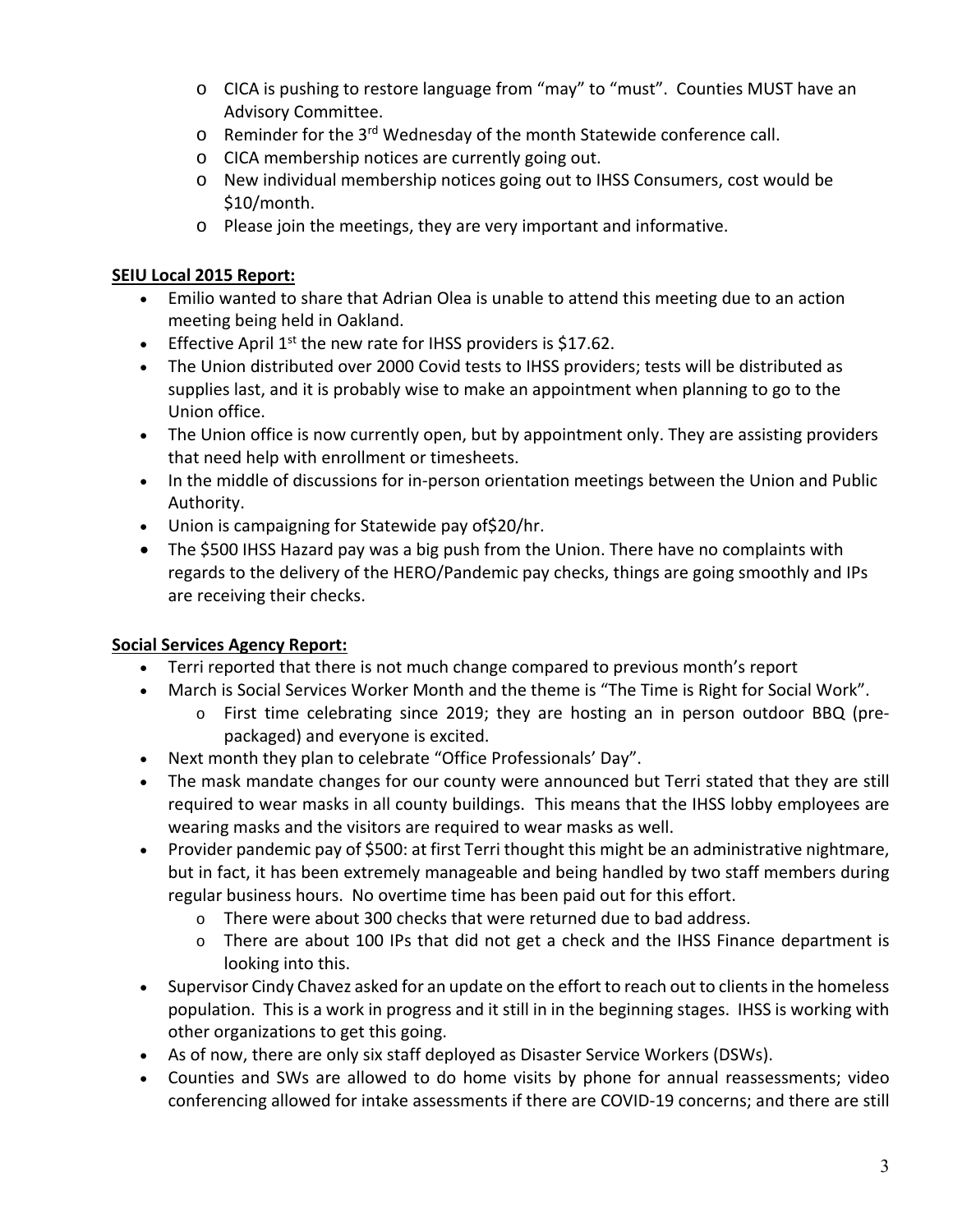some in person home visits that are done for a very limited amount of time, to minimize risk to both the Social Workers and Consumers.

- **•** Terri will be presenting this Thursday March 17 @ 2pm; the Off Agenda Report which basically gives IHSS phone data. This focuses on wait times, dropped calls, etc. Current wait time is approximately 10 minutes. The long wait time could possibly be a caller who is calling in a different language and the language line needs to be used.
- Terri shared this in the Zoom chat:
	- o Direct email address to request an IHSS intake:ssa\_ihss\_arcci-fax@ssa.sccgov.org
	- o Also can send in SOC 873 forms here (health certificate form that needs to be signed by Dr.)

# **PROGRAMS REPORT**

*Below in yellow/OR \*asterisk were topics that were highlighted and mentioned.* 

The PA continued to work remotely (3 days/week) throughout February as the Omicron variant was still prevalent. At the request of the Office of Emergency Operations, Public Authority distributed free at-home antigen test kits to approximately 3100 IPs through mail, drive-through pick up and at a LiveScan location close to the PA office. The remaining 1400 test kits will be distributed by the PA until the supply is exhausted. The Public Authority has two open positions – Training Specialist and Outreach & Registry Recruitment Specialist.

# **Benefits Administration:**

There are **12,560** IPs enrolled in the Valley Health Plan with **3413** of those in the Classic Plan and **9147**  in the Preferred Plan. **13,208** IPs are enrolled in the Dental/Vision plans. There were **61** Smart Pass VTA Cards issued.

## **Enrollment:**

Number of IPs enrolled: **432**  Number of IPs partially done: **1,058 (cumulative)** Fingerprints that are delayed (awaiting DOJ results): **19** (1 IP has been waiting three months; PA has written the DOJ several times regarding the delay)

Scheduling an appointment is ~7 business days from the time an IP completes the viewing of the orientation videos.

Group sessions with the union are still suspended, however a management conference was held to discuss restarting of group orientations sometime in March or early April.

## **Registry Services:**

There are **474** active IPs on the registry and **2,381** active consumers.

The Registry:

- Completed **73** new consumer intakes and reactivated **0** consumers
- Attained **39** matches
- Provided **513** new interventions with nearly **211 hours** spent on the interventions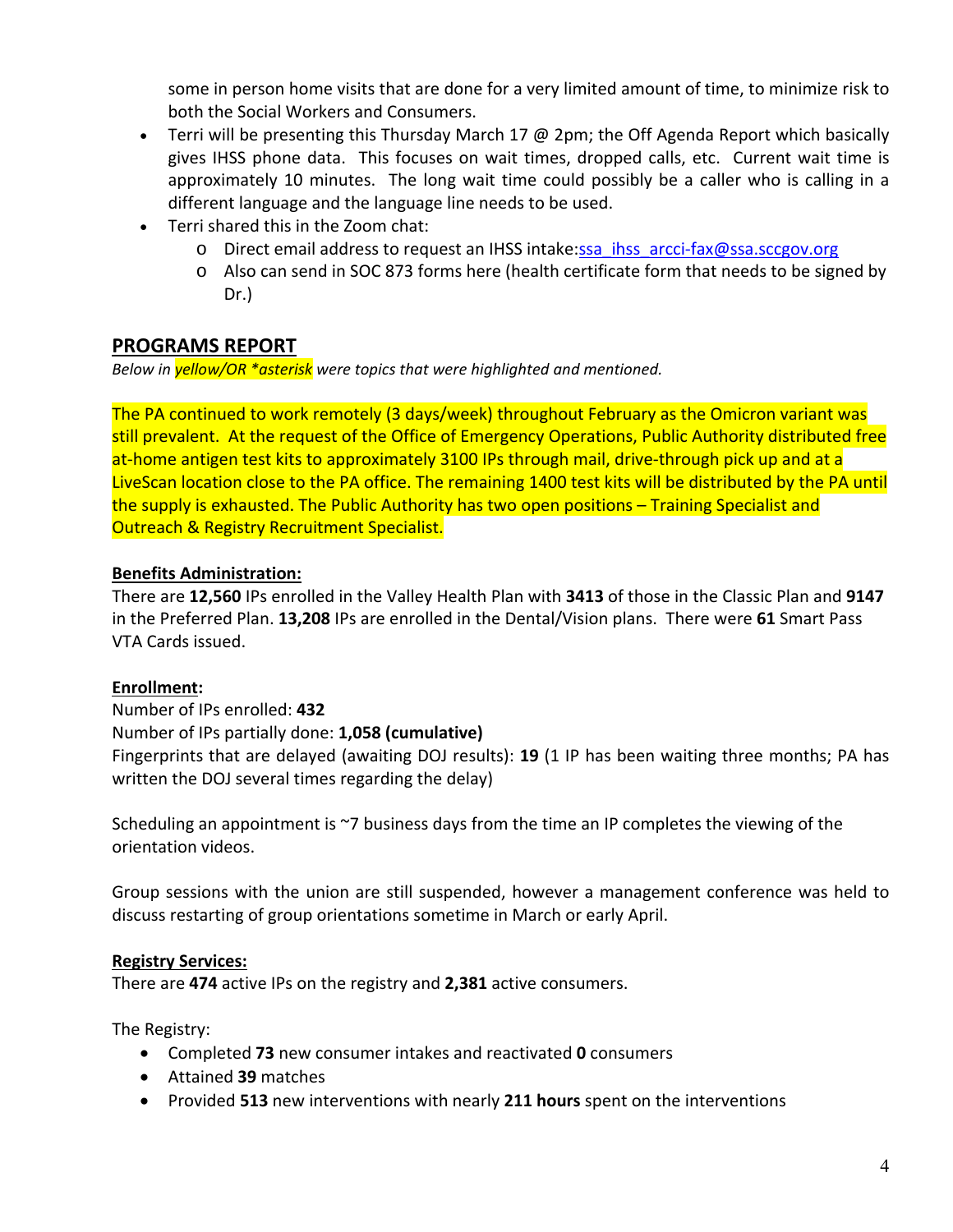**Care Coaching:** The Registry received **15** referrals for Care Coaching

- **2** remote care coaching consultations were conducted
- Total active consumers **18**
- Total inactive consumers **243**

**Urgent Care Registry:** There were **0** hours of urgent care services authorized this month.

**Emergency Backup Registry:** The state reinstated the \$2/hr wage differential for providers working for COVID infected/affected consumers who need an emergency backup provider on a temporary basis. There were no (0) requests for an emergency backup provider this month. There are a total of **11** providers on the emergency backup registry.

**Registry Introductory Training (RIT): Two** remote RITs was held (English and Spanish)

- **37** interviews were conducted (23 ENG/14 SP)
- **90** reference check calls made, with **74** completed reference checks
- **25** providers attended the eRIT (ENG 16/SP 9)
- **25** providers were added to the registry (ENG 16/ SP 9)

**EPG (formerly PPE):** A total of **155** kits were mailed with **98** sets going to IPs and **57** to Consumers for a total of **1,620** masks and **3,760** pairs of gloves.

**Public Authority Phone Calls:** The PA received **5,087** phone calls. Breakdown of the calls:

- **Registry 1,686**
- **Enrollment 1,338**
- **General 123**
- **Benefits 1,426**
- **Training/PPE 514**

**IP Trainings:** 9 classes were held. 91 individual IPs were trained and 91 IPs received credit/incentive payments totaling \$3,350.

| Language   | # |
|------------|---|
| English    | R |
| Mandarin   |   |
| Spanish    |   |
| Vietnamese |   |

| Language   | Location                       |  |
|------------|--------------------------------|--|
| English    | Central - San Jose/Santa Clara |  |
| Mandarin   | North - Milpitas               |  |
| Spanish    | South - Morgan Hill            |  |
| Vietnamese | West - Sunnyvale/Cupertino     |  |
|            | Online                         |  |

**Electronic Time Sheets:** The combined adoption rate continues to be at **99.9%** with the numbers the same as January ‐ providers reached **99.8%** consumers reached **100%.**

**Direct Deposit: 75.8%** of IPs are using direct deposit.

**Sick Leave Update: 28,012** active IPs have accrued 16 hours of sick leave. **4,791** have claimed some hours and **3,592** have claimed all 16 hours so far.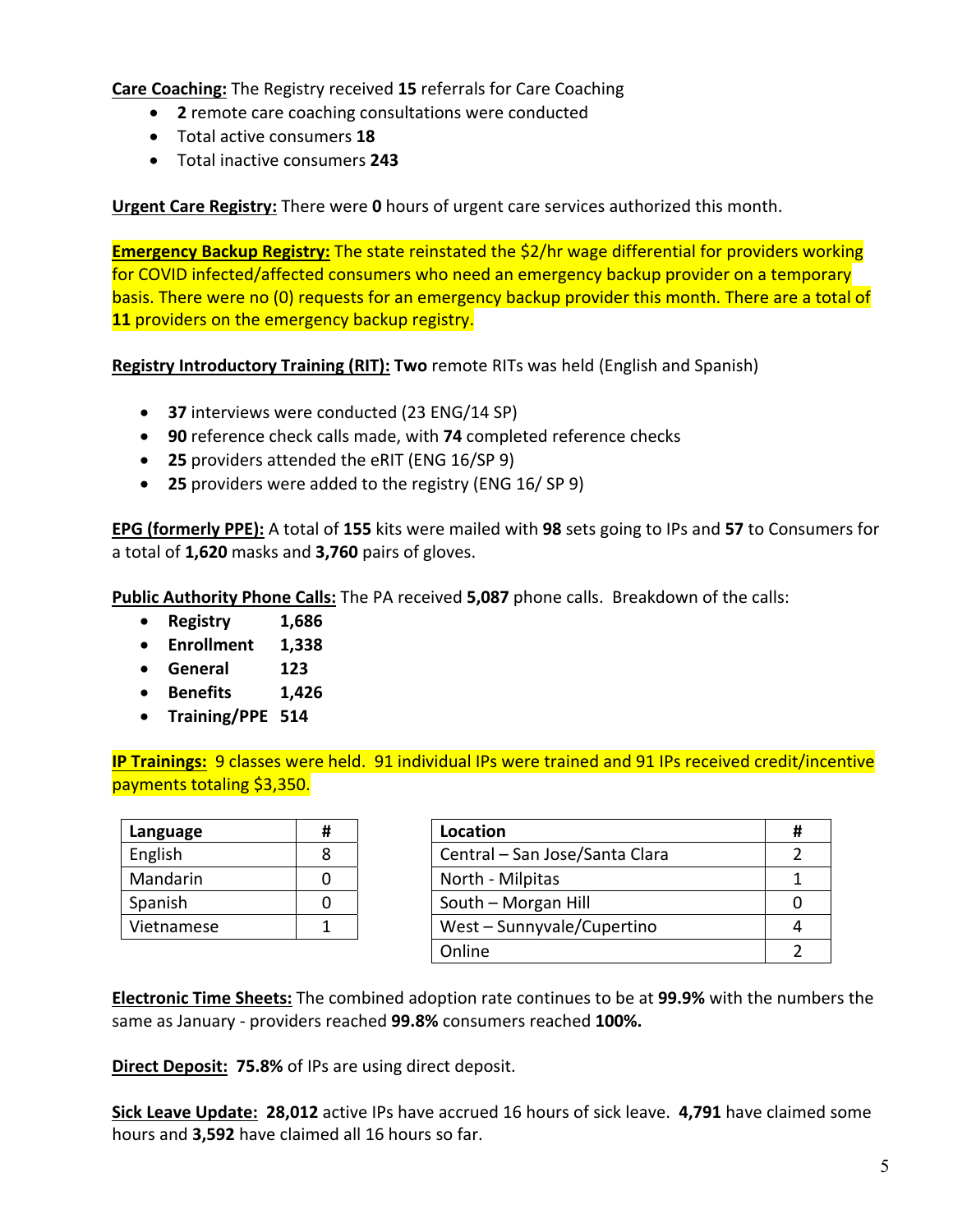# **CAPA REPORT**

*Below in yellow/OR \*asterisk were topics that were highlighted and mentioned.* 

CAPA met on February 24 via Zoom.

As many of the PA are working on their budgets for FY22‐23, CAPA presented and the Board approved the dues structure for FY22‐23. In most cases the dues are similar to FY21‐22; however, some PAs had an increase since their caseload moved them into a higher band.

### **Budget and Legislative Update**

- Budget and informational meetings have kicked off at the Capitol. As a reminder the summary of the budget can be found here: https://www.ebudget.ca.gov/FullBudgetSummary.pdf
- There are many bills that have been flagged by the CAPA Executive Director and will be reviewed by the re‐instated Legislative Committee. CAPA does not yet have a position on the bills until the committee meets in March. An updated "bill watch list" will be presented and discussed in March or April.

### **Long Term Care Operations**

- Providers can download 2021 W2s from the Electronic Services Portal effective March 5, 2022. An additional 3 years will be able to be accessed and downloaded within the next several months.
- Provider paid sick leave grow to 24 hours starting July 1, 2022.
- COVID supplemental paid sick leave for IHSS providers has restored by the state, with an additional 40 hours available for up p to 80 hours. Providers who work 40 hours/week will be eligible for the 80 hours, and those working less than 40 hours will be eligible for and average number of hours over a two-week period. This is retroactive to January 1, 2022 and available until September 30, 2022. There are two different kinds of COVID sick leave that can be used. Detailed information will be sent to recipients and providers in March.
- The trailer bill language around the permanent Emergency Backup Registry is being crafted and CAPA, CWDA, CSAC are finalizing their input. There was concern from many CAPA Directors around the name "Emergency" as it connotes 24x7 availability which none of the PAs can provide. Given the difficulty and shortage in providers for the registry, many PAs feel it will be difficult to recruit even with the wage differential.

#### **CDSS**

• Kim Johnson, Director of CDSS was guest speaker at the meeting and thanks PAs for their enormous efforts in distributing PPE to consumers and providers since the pandemic began. She reiterated the SMARTER plan released by the Governor around COVID and vaccines (Shots, Masks, Awareness, Readiness, Testing, Education, Rx or Treatment). She shared her priorities and vision as it relates to Public Authorities: COVID fatigue is real and not anything anyone ever anticipated. State revenues are solid and robust so we could see more significant investments in IHSS, especially through infrastructure programs such as Career Pathways, Master Plan on Aging, HCBS funding. She shared that PAs continue to be the bridge between the consumer and providers and are looking for ways to fund tiers of care for those needing more support (care management, coordinated care, etc.) There is a new office of Equity established at CDSS.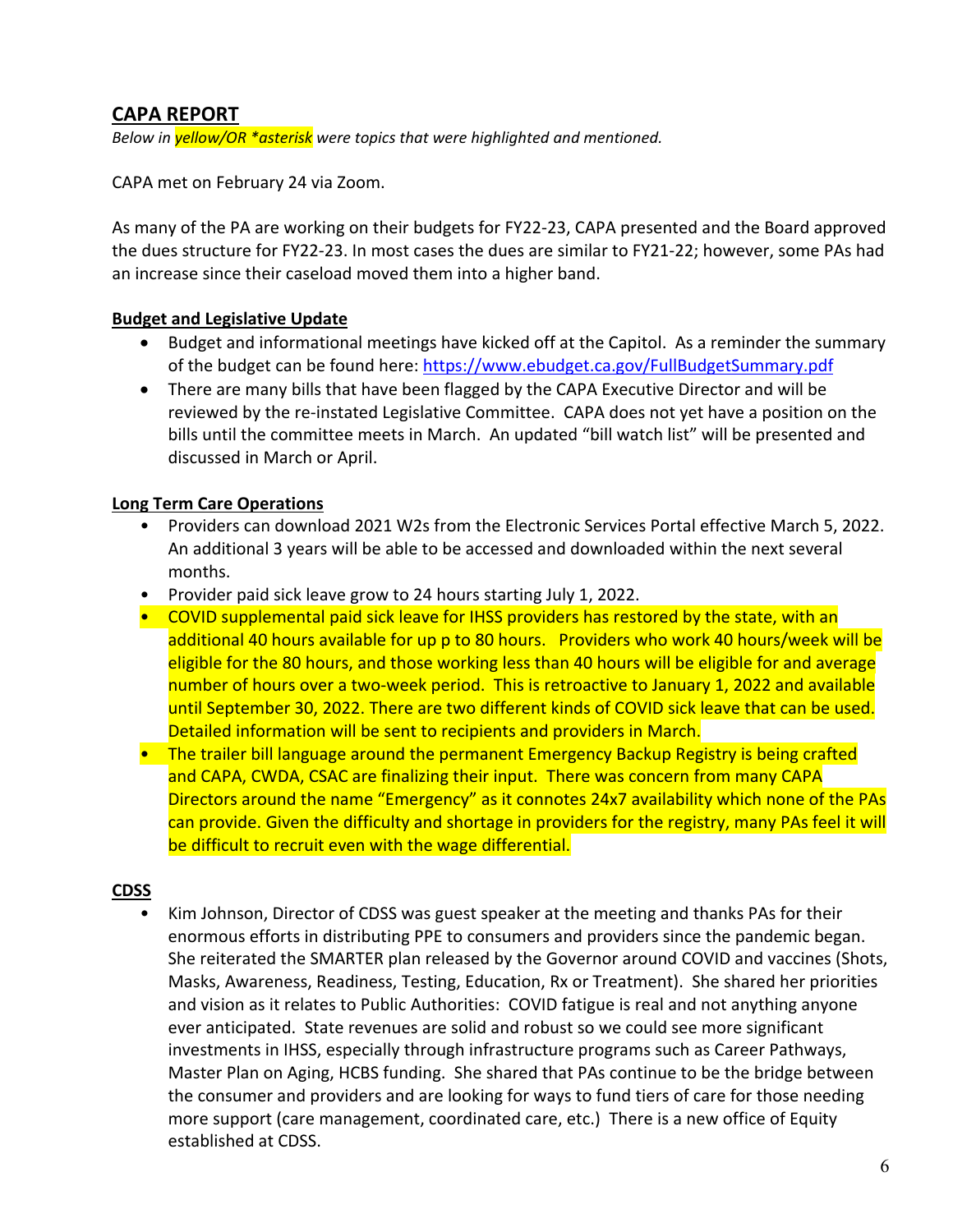## • **Career Pathways**

- $\circ$  28 PAs have shown interest in being training providers. CDSS will have meetings with counties/PAs who expressed interest since the plan is to expedite grants and funding to this group versus having them go through the RFP process.
- $\circ$  There were many questions on whether or PAs with 3<sup>rd</sup> party contracts with for-profit organizations would be eligible for funding under Career Pathways since the language states that non‐profit entities can receive funding. They are awaiting advice from legal.
- o There is no PA or county administrative funding for marketing/outreach of Career Pathways. This is all done via the state.
- Direct Deposit: An outreach letter will be sent at the end of March to all providers who are not yet enrolled. One final reminder will go out end of June/early July. The state will likely allow a 90‐grace period for those who have not enrolled with a final cutoff in the fall.
- Permanent EBR: While PA funding is in the budget, specific county allocations have not yet been made. CSS will be working with CAPA to help determine the allocations.

Edith mentioned that over 27,000 HERO/pandemic pay checks were sent out and that almost 80 were returned. Not bad.

### **Next Meeting:**

 Next Advisory Board meeting: **Tuesday, April 19, 2022, from 12 noon to 1:30 pm** via ZOOM Virtual/Conference call.

### *Next agenda items:*

- Continued discussions on HCBS
	- o David suggested that we invite some of the working groups, the folks assigned to some of these tasks and have them attend our monthly AB meetings; once we have identified who specifically can talk to some of these topics.
- Budget FY 22-23, any other suggestions on spending; bring Janie up to date.

**\*\*\*Additional information regarding the HCBS Workgroup (this was emailed to Leticia from Lori).**  The following 15 initiatives that were of particular interest based on the group survey. Folks that volunteered to lead in certain areas are listed in parenthesis next to the title.

- **IHSS Career Pathways (***Leads: Ana, Vaughn, Janie***)** The State seeks to expand the training of IHSS providers to further support clients with complex needs. If possible, this training will be incorporated into Community Based Residential Continuum (CBRC) pilots. This program builds on funds in the state budget for career pathways for IHSS workers. There will be a focus on training to serve clients with behavioral health needs and dementia. Participation in this initiative is voluntary. The state will provide one‐time incentive payments for providers who complete training. Efforts should be made to ensure that training is linked to existing career pathways, licensing and certification. Funding will also be available to counties to perform outreach to providers regarding training opportunities and availability of stipends.
- **Direct Care Workforce (non‐IHSS) Training and Stipends (***Leads: Ana, Vaughn, Janie***)** Training and stipends will be made available to Direct Care workers (non-IHSS) that provide services to MediCal participants in home and in community settings. On‐line learning will be offered.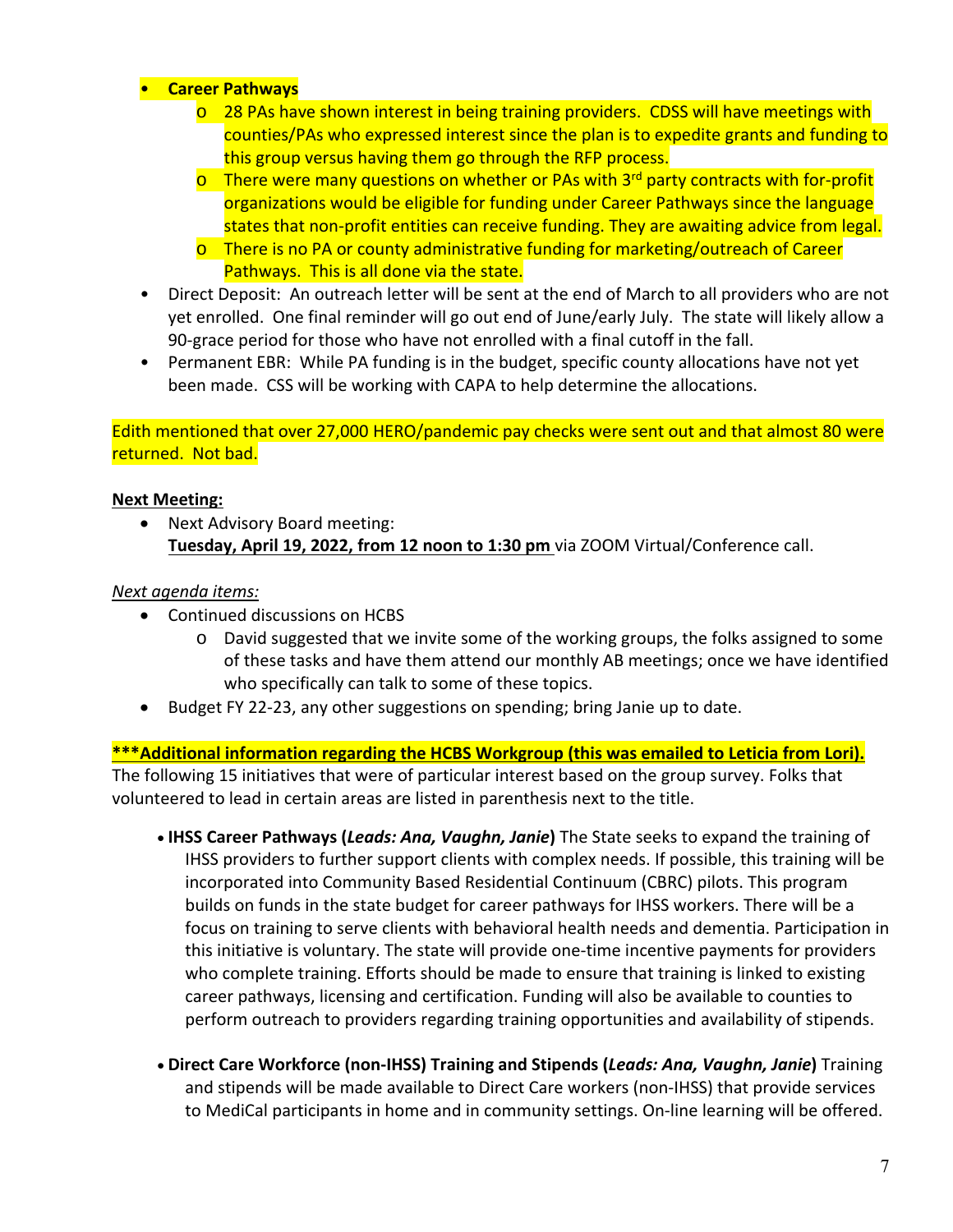Eligible workers may be employed in programs such as CBAS or PACE, be providing home based health aide services, or acting as private nurses in the home.

- **Increasing HCBS Clinical Workforce** This proposal seeks to increase the number and the skills of providers who serve children with complex medical conditions, individuals with disabilities, and geriatric care patients. Grants would be provided to clinics, physician's offices, hospitals, private duty nursing providers, home health providers and other clinical providers. To be eligible providers must demonstrate a significant MediCal patient caseload. Grants can pay for sign-on bonuses, training and certification costs, and loan repayment.
- **PATH funds for Homeless and HCBS Direct Care Providers** To expand the homeless system of care and to implement CalAIM, the state anticipates that local governments and community based organizations "will need to recruit, onboard, and train a new workforce." Funding will support outreach efforts to publicize job opportunities, workforce development strategies to train staff in evidence based practices, IT technology for data sharing, and training stipends as well as ECM and ILOS capacity building.
- **No wrong door/ADRCs** The state is establishing a "No Wrong Door" system so the public can easily find information on care management across the range of health plans, CBOs, CoCs, and counties. This investment supports interoperability between proposed ADRC technology and data systems with CBOs health plans, and counties.
- **Dementia Aware & Geriatric/Dementia Continuing education (***Leads: Ana, Vaughn, Janie***)**  This proposal will develop an annual cognitive assessment that identifies signs of Alzheimer's disease or other dementias in MediCal beneficiaries. It will also develop provider training in culturally competent dementia care and make continuing education in geriatrics/dementia available to all licensed health/primary care providers.
- **Language access and Cultural competency orientations and translations**
- **Community Based Residential Continuum Pilots for Vulnerable, Aging, and Disabled Populations (***Lead: Bob***)** The CBRC pilots will provide medical and supportive services in the home, independent living settings (including Permanent Supportive Housing), and community care settings (ARF's, RCFE's, affordable housing). The goal is for people to live in the least restrictive setting and to avoid long‐term placement in a nursing home. Target populations include individuals with serious mental illness, homeless individuals, individuals in an institution who could be better served at home, individuals needing supportive services but an institutional level of care, and individuals being diverted or released from incarceration. Funds may be used for medical or personal care services but not room and board. No capital funding is provided. Pilot funding will be made available to Managed Care Plans to provide these benefits to members. Managed Care Plans will contract with licensed providers to provide these services. For those released or diverted from incarceration, interim housing or board and care settings will serve as reentry hubs at which services are available.
- **Housing and Homelessness Incentive Program: Incentive funds (***Lead: Bob***)** The State will make incentive funds available to Managed Care plans for investments in addressing homelessness and keeping people housed. It would be required that 85% of these funds go to beneficiaries, providers, local Continuum of Care (CoC) entities, and/or counties. Funds